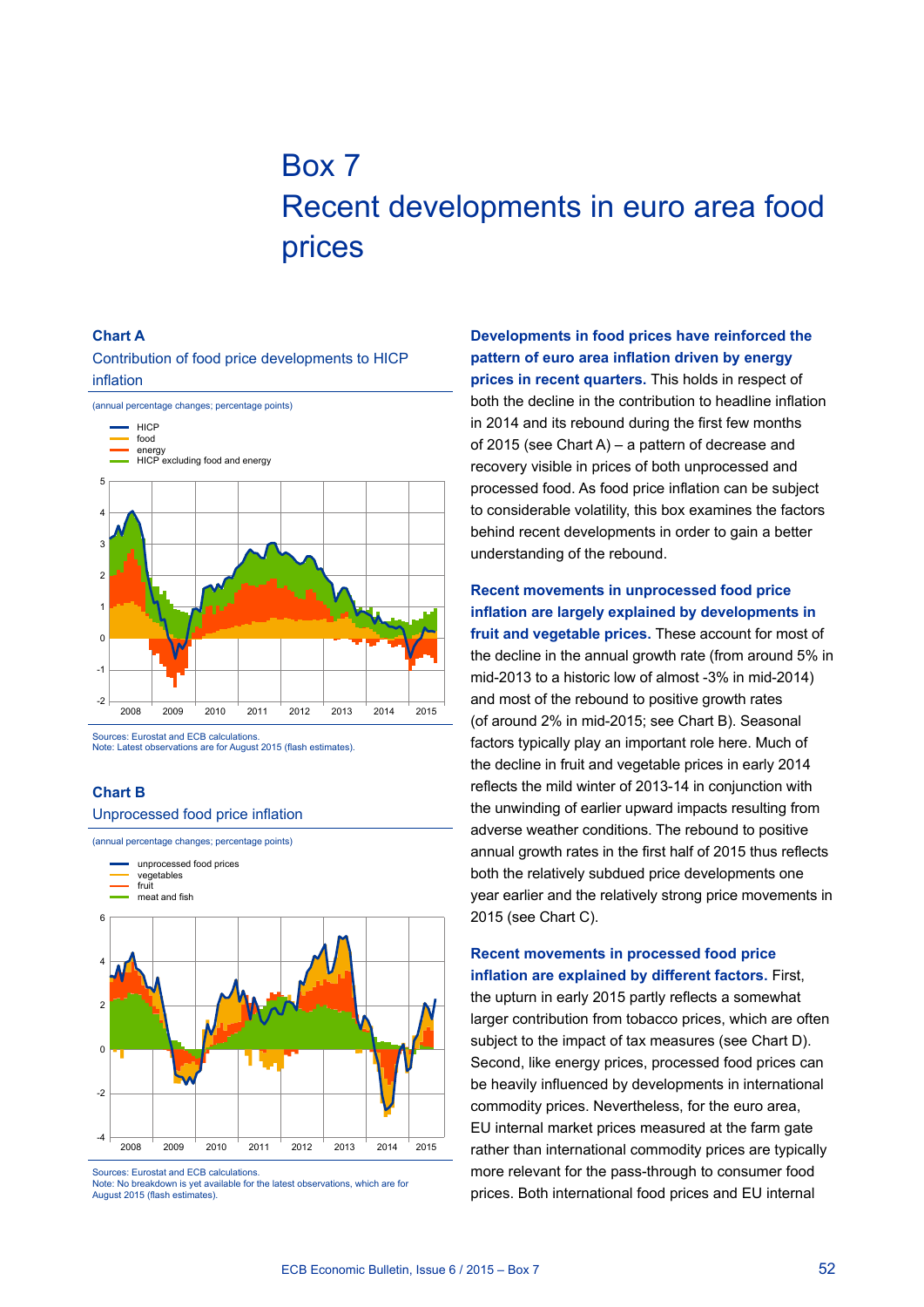### **Chart C**

Intra-annual pattern of euro area fruit and vegetable prices



Sources: Eurostat and ECB calculations.

Note: The green shaded area indicates a one standard deviation increase/decrease in the index levels for each month relative to their level in January of the previous year over the period 2004-14.

#### **Chart D**

#### Processed food price inflation



Sources: Eurostat and ECB calculations.<br>Note: No breakdown is vet available for andabile:<br>able for the latest observations, which are for August 2015 (flash estimates).

market prices (see Chart E) have declined since 2014 and showed tentative signs of stabilisation in early 2015. Downward pressure on commodity prices and also prices of processed food continues to come in particular from the respective dairy components, which are currently also subject to special influences. Barring further

## **Chart E**

Developments in EU internal market prices



Sources: European Commission and ECB calculations. Note: The latest observations are for July 2015.

decreases in commodity prices, a fading out of such factors should make the rebound in processed food prices more sustained.

**A special factor currently affecting food price inflation (both in terms of unprocessed and processed food products) is the Russian ban on imports from the European Union.** The Russian ban became effective in mid-2014 and may have prevented a stronger recovery in food prices. Indeed, anecdotal evidence at the time pointed to a negative impact on prices of unprocessed food such as apples and processed food such as dairy products. However, the European Commission responded by activating support measures for perishable fruit and vegetables which may have mitigated the downward pressure on prices resulting from an excess supply of such goods. $1$  The extension of the Russian embargo and the mitigating support measures should continue to dampen prices of unprocessed foods.

In early August 2014, in line with the Common Agricultural Policy (CAP), the European Commission announced emergency market support measures for perishable fruit and vegetables, which have been used to purchase fruit and vegetables at full price from farmers, or to compensate them for not harvesting their produce. On 30 July 2015 these measures were extended for another year, until 30 June 2016.